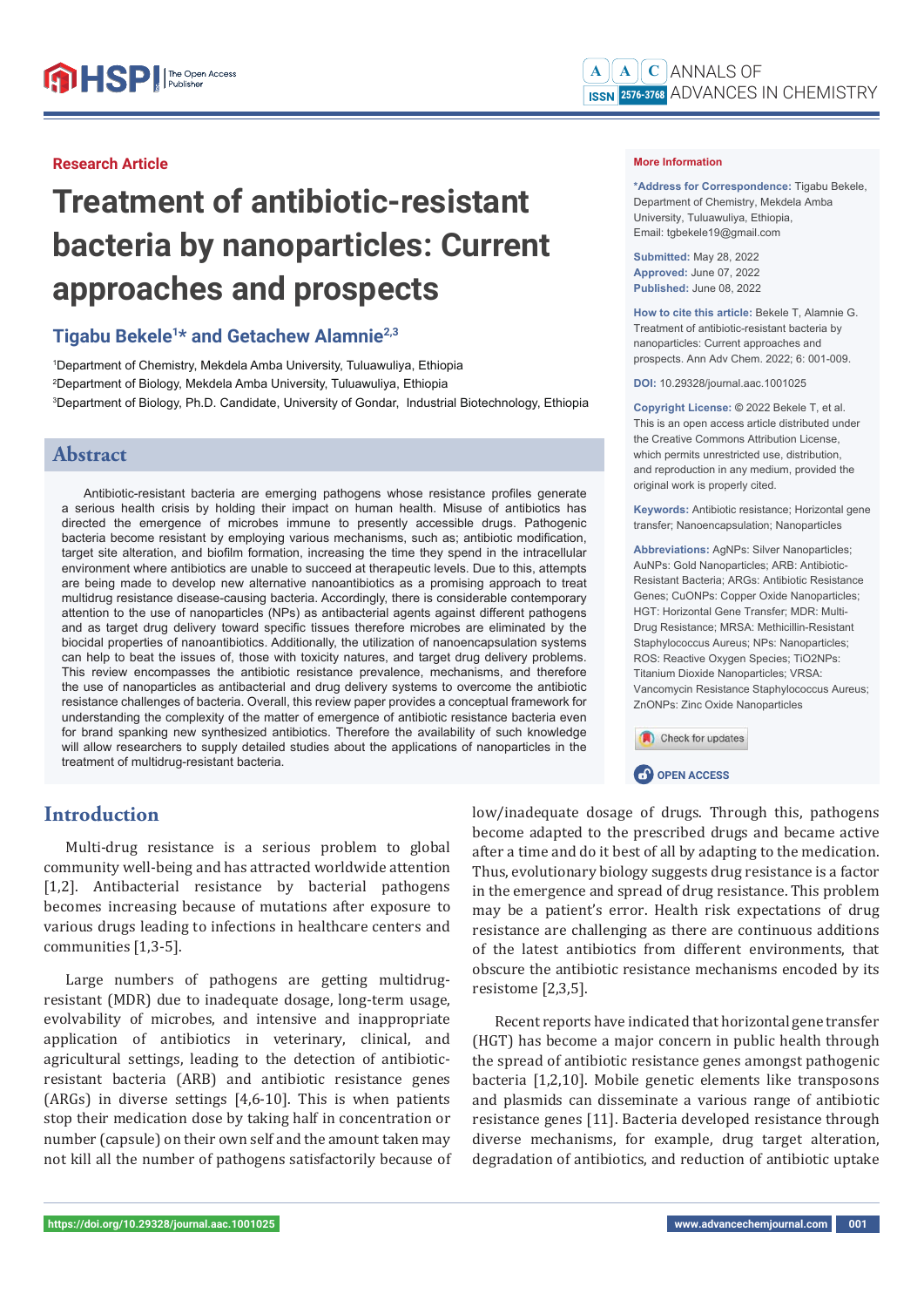

[12]. The currently available antibiotics may be found in low concentrations at the injection site and need multiple entry mechanisms to sustain an endless bactericidal effect [10]. To mitigate this, recent efforts in addressing the antibiotic resistance challenges lie within the use of nanoparticles as antimicrobial agents against different pathogens that resist multidrug and as antimicrobial delivery vectors toward specific tissues [9].

Nanoantibiotics and nano delivery systems are a relatively new but rapidly developing science where materials within the nanoscale range are employed to serve as means of antibacterial and deliver therapeutic agents to specifically targeted sites in a controlled manner [13,14]. Nanoparticles have an antibacterial nature by overcoming existing drug resistance mechanisms like destructing biofilm formation and inhibiting biomolecule synthesis [13,15].

Nowadays, the conventional antimicrobial delivery system causes microbes to develop different resistance mechanisms, and one of the foremost encouraging approaches to advance the efficacy of antibiotics is to compound them with nano delivery materials [13,16]. Such vectors can protect drugs from enzyme degradation and increase the satisfying efficacy of the drugs [17]. Therefore, the objective of this review is to report on new insights about employing nanotechnology, specifically nanoantibiotics and nano-drug delivery as a fresh paradigm for overwhelming antibacterial resistance.

## **Antibiotic resistance prevalence of bacteria**

The spread of ARB and ARGs became an evolving problem for worldwide health [3,5,8,13,14,18,19]. Recent reports have discussed that horizontal gene transfer leads to the gaining or alteration of characters for drug-fighting and virulence factors [1,19,20]. Similarly, reported that introduced genes in one pathogenic bacterium may confer a novel trait in other bacteria, which might be a cause of possible harm to the health of individuals or the environment [12,19]. Table 1 shows antibacterial development and subsequent resistance timelines.

Recent reports have revealed that the misuse of antibiotics in different environments leads to a global spread of resistance because microorganisms are experts at adaptation influenced by human activity followed by the natural genetic exchange [4,7,8,16,19,21,22]. Nguyen, et al. suggested that there is a growing body of evidence that indicates that high levels of antibiotic resistance emerge due to combinations of several mutations and, they get mobile genetic elements from other bacteria through genetic exchange mechanisms [2,10,19]. Recent reports have found that MDR *Enterococcus* isolates harboring both resistance and virulence genes in fork samples function as a reservoir for the potential transfer of those genes from poultry to humans through the farm to fork continuum [22].

| Table 1: History of antimicrobial development and later development of resistance. |                                                                                                                                                                                                      |  |  |
|------------------------------------------------------------------------------------|------------------------------------------------------------------------------------------------------------------------------------------------------------------------------------------------------|--|--|
| <b>Antibiotics</b>                                                                 | <b>History</b>                                                                                                                                                                                       |  |  |
| Penicillin (1942)                                                                  | Penicillinase spread (1945)<br>Transferable Penicillinase in Gonococcus<br>(1976)<br>Penicillin-resistant Enterococcus (1983)                                                                        |  |  |
| Streptomycin (1947)                                                                | Streptomycin resistance (1947)                                                                                                                                                                       |  |  |
| Tetracycline (1952)                                                                | Tetracycline resistance (1956)                                                                                                                                                                       |  |  |
| Vancomycin (1958)                                                                  | Rarely used until the mid-1980s<br>Vancomycin-resistant Enterococcus (VRE)<br>(1987)<br>Vancomycin intermediate resistant S. aureus<br>(ViSA) (1996)<br>Vancomycin-resistant S. aureus (VRSA) (2002) |  |  |
| Methicillin (1959)                                                                 | Methicillin-resistant S. aureus (MRSA) (1961)<br>Community-acquired MRSA (1999)                                                                                                                      |  |  |
| Cephalothin (1964)                                                                 | Cephalothin resistance: 1 <sup>st</sup> cephalosporin<br>(1966)                                                                                                                                      |  |  |
| Gentamicin (1967)                                                                  | Gentamicin resistance (1970)                                                                                                                                                                         |  |  |
| Cefotaxime: FDA approved (1981)                                                    | Cefotaxime resistance (1983)<br>The first outbreak of 3 <sup>rd</sup> cephalosporin-resistant<br>K. Pneumoniae (1987)                                                                                |  |  |
| Imipenem, 1 <sup>st</sup> Carbapenem (1984)                                        | Carbapenem-resistant Acinetobacter baumani<br>(1998)                                                                                                                                                 |  |  |
| Linezolid, first oxazolidinone: FDA<br>approved (200)                              | Linezolid-resistant S. aureus and VRE (2001)                                                                                                                                                         |  |  |

## **Antibiotic resistance mechanisms in bacteria**

The age of recent antibiotics started with the invention of penicillin by Fleming and since then, several antibiotics are introduced to save lots of lives (Table 1). However, resistance evolved over time in comeback to the unintended discharge of antibiotics to different environments [2,3,5,8], indicated that the occurrence and rise of antibiotic-resistant microbial populations in several environments for various classes of antibiotics are unavoidable due to the principles of evolution. Similarly [1], revealed that drug resistance could be intrinsic, mutations, or due to horizontal gene transfer. Examples of antibiotic-resistant bacteria that are multidrugresistant bacteria usually of problem in healthcare practices are *Mycobacterium tuberculosis*, *Escherichia coli*, *Klebsiella pneumonia, Enterococci* spp., *Pseudomonas aeruginosa*, *Staphylococcus aureus*, *Staphylococcus pneumonia*, etc. Antibiotic resistance genes have emerged as environmental contaminants and have the capability to spread among bacteria and distribute from humans and animals to the natural environment [2,3].

## **Antibiotic modification degradation**

Enzymatic inactivation enzymes like hydrolase and transferase enzymes lead to the inactivation of the antimicrobial agent's structure of the drugs. Antibiotic modification or degradation is one of the foremost effective bacterial approaches to resist the actions of antibiotics. This strategy is by the production of certain enzymes that deactivate the antibiotics by adding specific chemical moieties to the compound, rendering the antibiotic unable to interact with its target [12]. Phosphorylation and adenylation are known to be employed by some pathogenic bacteria, primarily against aminoglycosides. In addition to this [12], reported that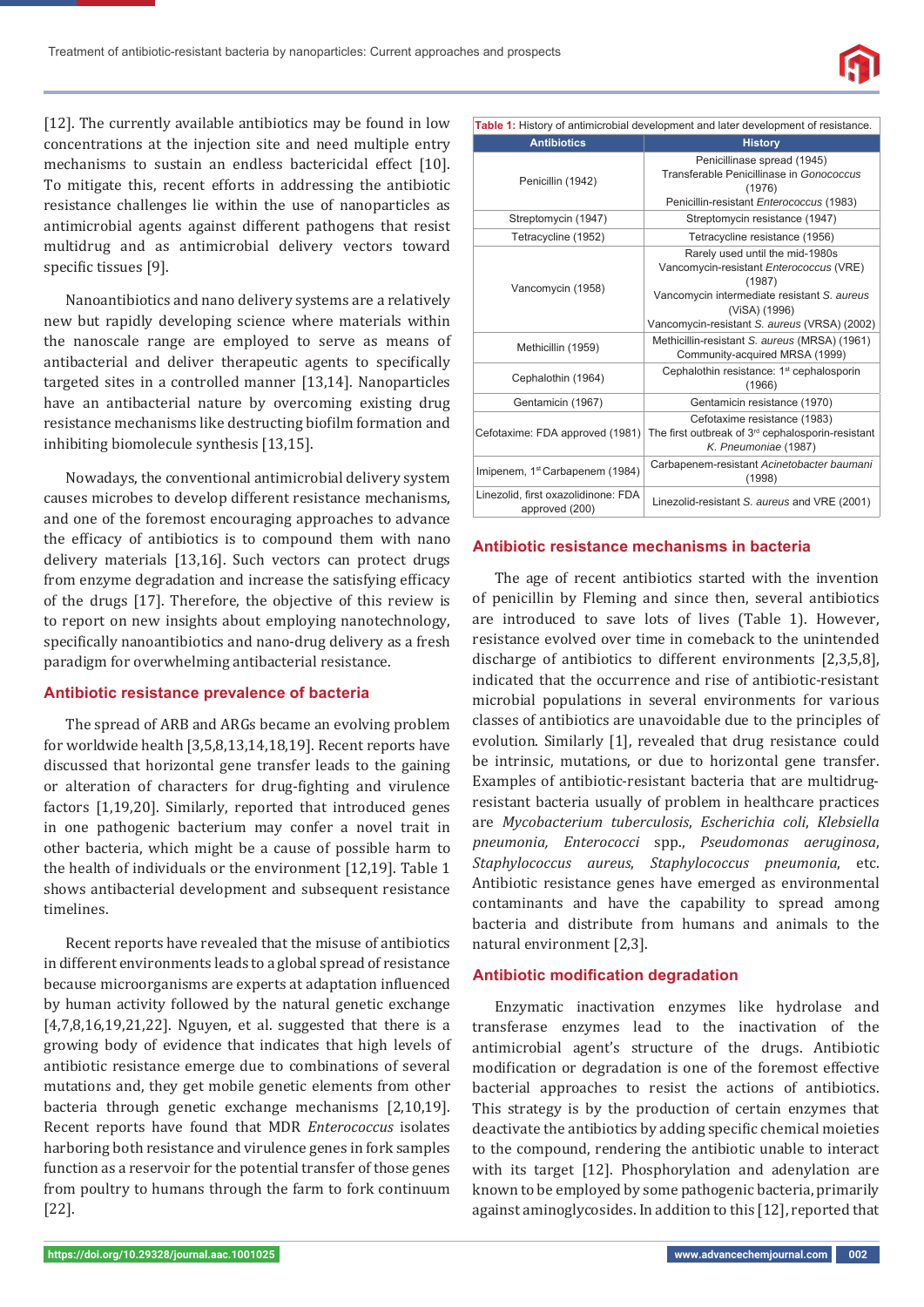

β-lactamases are the most common resistance mechanism used by gram-negative bacteria to β-lactam drugs.

#### **Target modification**

Microorganisms are quite surprising in the adaptation and evasion of molecules against them in the era of antibiotic resistance. From the mechanisms, changing the cellular targets of antibiotics is a common mechanism of antibiotic resistance within the bacterial world. Peterson and Kaur, 2018 revealed that modification in the cellular targets acts as a self-resistance tool in the contradiction of many groups of antibiotics [12]. Analysis of the biosynthesis clusters of β-lactam producing bacteria showed that they often contain genes for protein-binding proteins (PBPs), suggesting their role in self-resistance [23].

## **Decreased uptake and increased efflux of drugs**

Proteins found in the plasma membrane-like transmembrane proteins and efflux pumps play a significant role in increasing antimicrobial resistance rendering drugs of no use [4]. This is how antibiotics have less chance of entry into the cytoplasm and efflux pumps avoid the entrance of therapeutic level antimicrobials within the microbial cell. Accordingly, has been shown that drug efflux pumps of the bacterial pathogens prevent the entry of drugs and increase the efflux of the antibacterial agent from the microbial cell before it reaches its target site to exert its effect [13]. Furthermore, many bacterial species have the capability to overexpress efflux pumps, deliberating them with an outstanding ability to battle the effects of many available antibiotics. Also, Verni, et al*.* reported that comparatively, gram-negative bacteria are more resistant than gram-positive this is due to the presence of a large periplasmic space along with an outer membrane, and the drug is sequestered by an efflux pump directly from the periplasm and extruded out even before they reach the cytoplasm [24]. In addition, Hemeg found that *E. coli* has the ability to extrude antibiotics through its many efflux pumps [13].

#### **Biofilm formation**

A biofilm is often defined as a matrix-enclosed accretion of single or multiple strains of bacteria that adhere to biological or non-biological surfaces and communicate by secreting chemicals [13,25]. Cao, et al*.* demonstrated the resistance nature of bacteria in bioϐilms are more resistant to drugs related to their free-floating state, as biofilms prevent antibiotic permeation [25]. The accumulation of many cells in biofilms may increase resistant mutants which will be designated under antibiotic pressure and therefore DNA in the extracellular matrix can enhance the transfer of resistance genes among the bacteria finally leading to bacterial resistance to brand-spanking available standard antibiotics [26]. Biofilms formed by several pathogenic bacteria result in the development of resistance against antimicrobial compounds [27]. Furthermore, Karami, et al. found that biofilms of

*Pseudomonas aeruginosa act as a barrier to diffusion by* deceiving and degrading antibiotics and thus render tolerance to even high concentrations of antibiotics [28].

## **Nanotechnology in the fight against antibiotic-resistant bacteria**

Nanotechnology-based on nanoscale materials is being more widely used in therapeutic settings, particularly as a new paradigm for infectious illnesses. Multidrug-resistant organisms (MDROs) infections are becoming more common as a cause of morbidity and mortality across the world. The number of antibiotics available to treat infections caused by MDROs is frequently restricted. These clinical issues emphasize the urgent need for new and more effective antibacterial methods. Nanotechnology in mitigating antibiotic resistance is based on the science of using nanoscale materials utilized for nanoantibiotics and nano-drug delivery systems. This new approach can be applied to the production of new antibiotics is a promising approach, since the use of nanometric size materials can result in greater contact between the compound and the bacteria with improved bioavailability, increased absorption, and the faster passage of the drug into the cell [14,29]. Agarwal, et al*.* found that there is a controlled release system for the targeted delivery of encapsulated or surface adsorbed drugs [30]. Nanomaterials can penetrate the cell wall of pathogenic microorganisms and interfere with important molecular pathways, formulating unique antimicrobial mechanisms [9]. In combination with standard antibiotics, NPs have found synergy antibacterial natures to conventional antibiotics and may aid in limiting the global crisis of emerging bacterial resistance.

#### **Antibacterial nature of nanoparticles**

Many factors influence the pharmacokinetics of NPs, including particle shape, particle size, particle surface charge, particle surface coating, nature of particle, protein binding, dosage, and animal species. NPs are now being seen as a viable alternative to antibiotics, and they seem to have a high potential for solving the issue of bacterial multidrug resistance [25]. Nanoparticles are nanosized molecules with a minimum of one dimension within the nanometer scale range (1-100 nm). Their high antibacterial activity is due to their wide surface area to volume ratio, which enables the binding of a large number of ligands on the nanoparticle surface and thus complexation with receptors on the bacterial surface [30]. NPs have multifunctional pathways for attacking bacteria that are distinct from those of commonly available antibiotics, and they may be potential antimicrobials. Nanoparticles have the ability to penetrate bacteria and interact with a number of internal components. However, bacteria exposed to nonlethal concentrations of AgNPs showed an increase in their resistance due to mutations that caused the down-regulation of several genes [5].

#### **Mode of action of nanoparticles as antibacterial**

The ability of NPs to impart physical defense against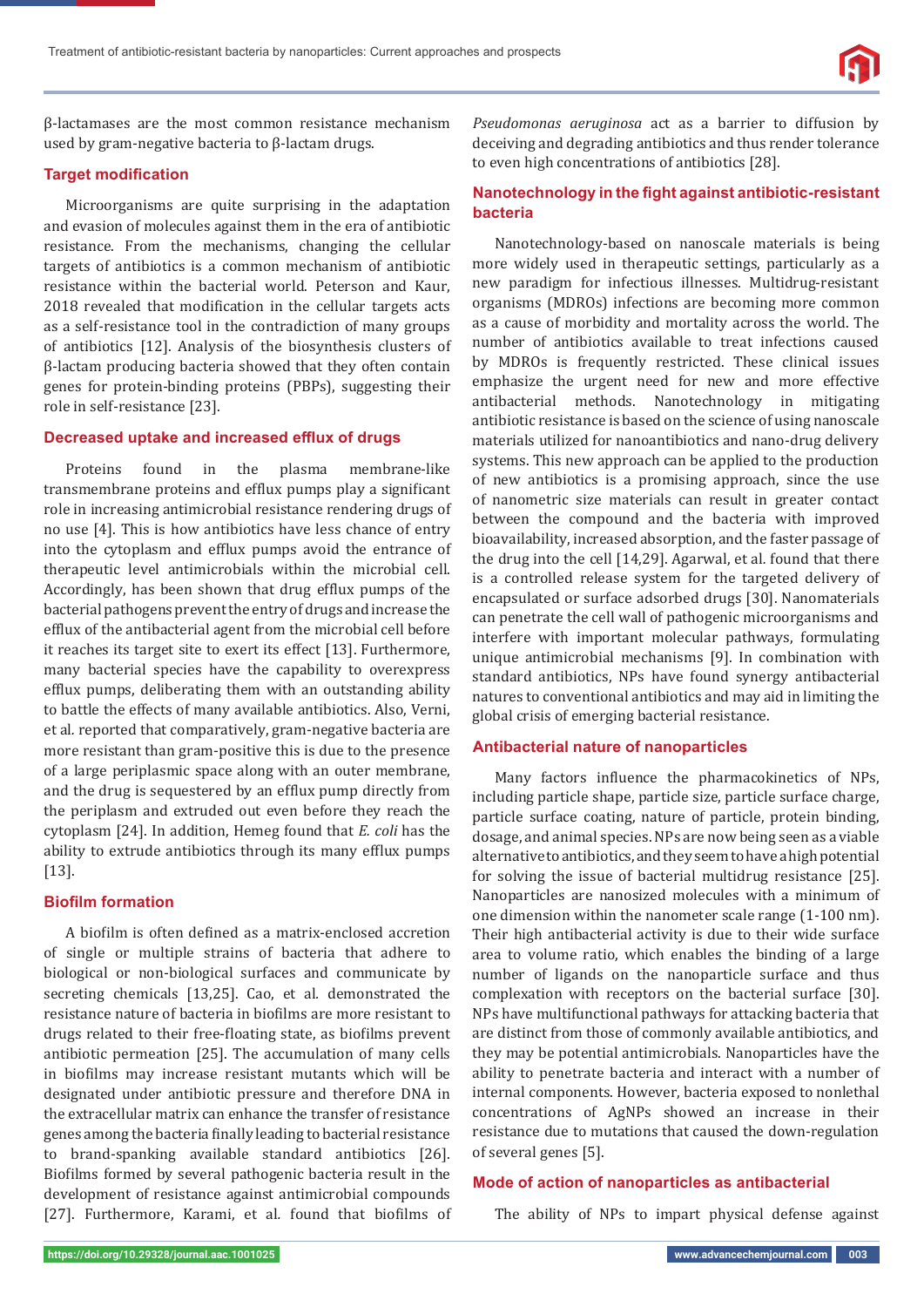

bacterial resistance mechanisms improves their therapeutic potential, and they provide complicated antimicrobial mechanisms against which bacteria are unlikely to develop resistance (Figure 1). Enzymatic repression, improvements in gene expression, oxidative stress pathways, protein deactivation, and the release of free metal ions are all activated as bacteria interfere with NPs, resulting in cell wall injury, enzyme inactivation, reduced cell permeability, and disruption of DNA synthesis [13-15,31]. Also [25,28,32] revealed that NPs have the nature and characteristics to treat antibiotic-resistant biofilms.

#### **Generation of reactive oxygen species (ROS)**

One of the most critical mechanisms by which NPs can interrupt disease-causing agents' normal metabolic pathways in the oxidative stress caused by ROS (Figure 1). As a result, revealed that the toxicity of NPs has been linked to the formation of reactive oxygen species (ROS) such as superoxide anions, hydroxyl radicals, and hydrogen peroxide, which inhibit DNA replication and protein synthesis while also destroying cell membranes via lipid peroxidation, compromising membrane semi-permeability, and suppressing oxidative phosphorylation [13]. As a result, the amount of ROS produced by NPs is determined by the chemical nature of the NPs. Excessive processing of ROS disrupts redox homeostasis, resulting in oxidative stress, which affects membrane lipids and changes DNA and protein structure [33] revealed that the ROS generated by nanomaterials can damage and destroy the cellular components of pathogens irreversibly (e.g., membrane, DNA, protein, and mitochondria), resulting in cell death. Moreover [19], reported that after 2 hours, intracellular ROS levels in  $E$ . *coli* treated with 100 mg/L  $Cu<sub>2</sub>O$ , Ag, and ZnO increased by 205 percent, 48 percent, and 136 percent, respectively.

#### **Destruction of biofilm and its resurgence**

Many studies have shown that nanomaterials can disrupt bacterial membranes and hinder biofilm production, limiting the microorganism's ability to survive. Many methods for inhibiting biofilm formation include targeting and interfering



with quorum sensing molecules. In this regard, Mahamunibadiger, et al. found that ZnONPs destroy biofilms by releasing Zn+ ions. Figure 1 also shows the destruction of bacterial biofilm by ZnO, CuO, and AgNPs [32].

## **Causing direct damage**

Gram-negative bacteria's cell membrane is made up of lipid conjugated proteins and phosphates, which form a layer that only allows some macromolecules to get through. According to Anuj, et al*.* AgNPs have destroyed the membrane of *P. aeruginosa* [34]. The adhesion of nanoparticles to bacterial membranes causes the membrane to be disrupted or porosified, allowing the NPs to enter the cell and interact with essential molecules and organelles such as enzymes and DNA. The antimicrobial actions of NPs against MDROs are shown in Table 2.

#### **Nanoantibiotics**

Owing to the failure of existing antibiotics to effectively combat bacterial infections, the hunt for unconventional biocides has intensified in recent years, and metallic nanoparticles provide a special potential means of combating ARB [35]. NPs offer a prospective approach to managing infectious diseases caused by MDR bacteria, according to [15]. In this regard, NPs have demonstrated medicinal potential in the future due to their distinct physical and chemical properties [13]. Metal oxide NPs such as copper oxide (CuO), titanium dioxide (TiO<sub>2</sub>), and zinc oxide (ZnO) have been shown to be effective against pathogens such as methicillin-resistant *Staphylococcus aureus* and *Escherichia coli*.

#### **Silver (Ag) NPs**

AgNPs are increasingly used in medicine due to their wide range of antimicrobial activities [36]. The use of AgNPs to treat infectious diseases has shown to be effective against MDR pathogens [1,6]. Since AgNPs are smaller and have a higher surface area to volume ratio, they can interfere with cell membranes and influence bacterial structure and metabolism [19]. AgNP has biocidal activity against a wide variety of gram-positive and gram-negative bacteria [37]. Because of their unique physicochemical properties, AgNPs can inhibit the growth of many bacteria and fungi. They have a high surface area-to-mass ratio, which helps them engage with bacteria physically. AgNPs can have a direct effect on bacterial cell membranes, affecting respiration, metabolism, and proliferation. They can cause the formation of reactive oxygen species (ROS), which enhances their antibacterial effects. AgNPs have recently been discovered to disrupt quorum sensing in bacterial biofilms. *Pseudomonas aeruginosa* biofilm development was inhibited by myco-fabricated AgNPs (mfAg NPs) [25].

The antibacterial nature of AgNPs is mainly based on the following mechanisms: (a) oxidative stress through the catalysis of reactive ROS formation, (b) interference of DNA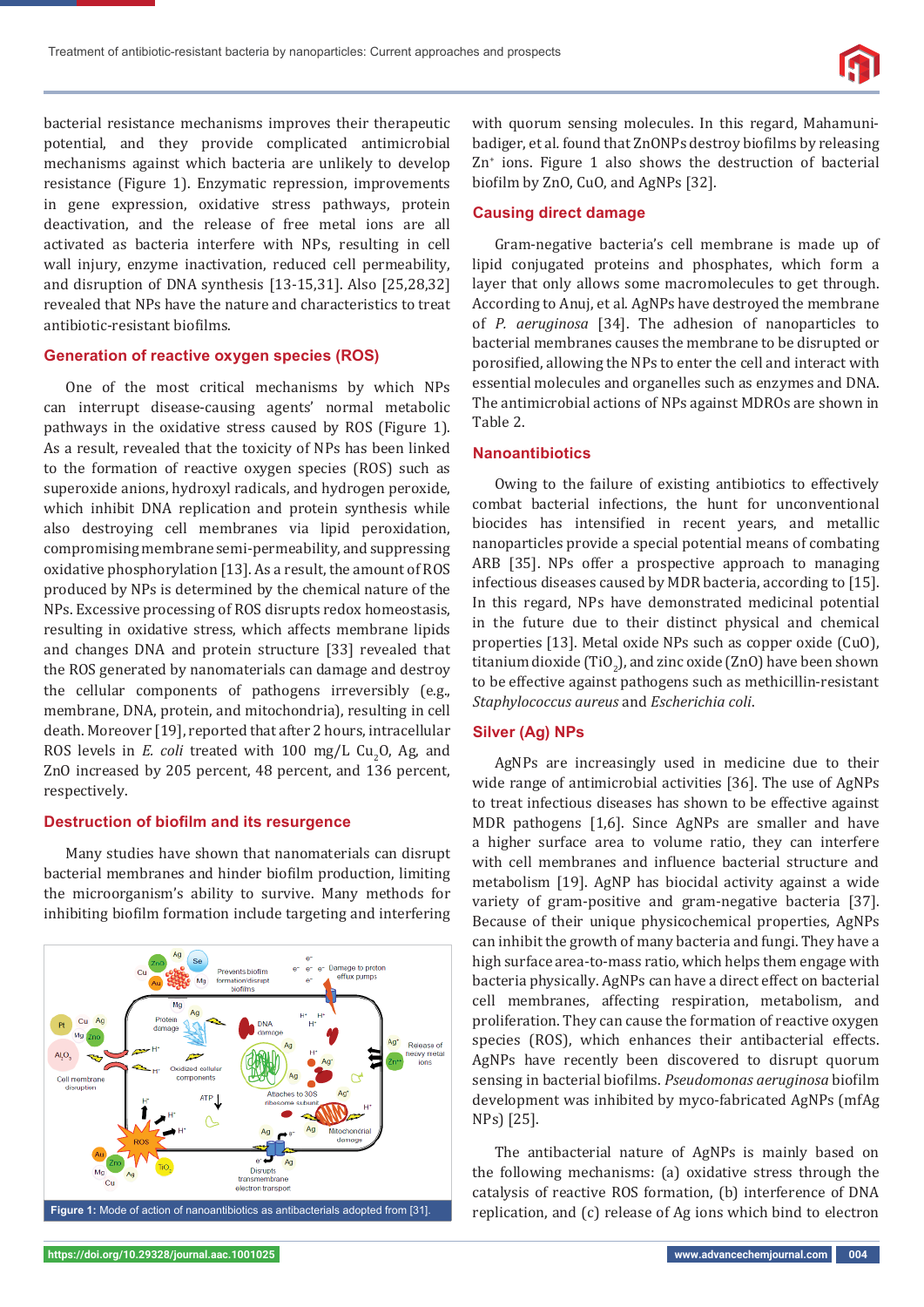

| <b>Types of nanoparticles</b>                                                  | <b>Targeted bacteria</b>                                                                                                                | <b>Mechanisms of antibacterial actions</b>                                                                                                                                                                                                                                       | <b>Reference</b>   |
|--------------------------------------------------------------------------------|-----------------------------------------------------------------------------------------------------------------------------------------|----------------------------------------------------------------------------------------------------------------------------------------------------------------------------------------------------------------------------------------------------------------------------------|--------------------|
| AgNPs                                                                          | Escherichia coli<br>Enterococcus faecalis (VRE),<br>Staphylococcus epidermidis (MRSE),<br>Pseudomonas aeruginosa, Staphylococcus aureus | Reactive oxygen species (ROS) generation<br>Lipid peroxidation<br>Inhibition of cytochromes in the electron transport chain<br>Bacterial membrane disintegration                                                                                                                 | $[19]$<br>[13, 46] |
|                                                                                | Staphylococcus aureus, Pseudomonas aeruginosa,<br>K. pneumoniae, Bacillus cereus<br>Salmonellatyphimurium                               | Inhibition of cell wall synthesis<br>Dissipation of proton gradient resulting in lysis<br>Adhesion to cell surface causing lipid and protein damage<br>Ribosome destabilization<br>Intercalation between DNA bases                                                               | [13, 47]           |
|                                                                                | Escherichia coli, Staphylococcus aureus (MRSA),<br>Streptococcus Pneumoniae                                                             |                                                                                                                                                                                                                                                                                  | [13, 48]           |
|                                                                                | Escherichia coli, Klebsiella pneumonia                                                                                                  | Loss of membrane potential                                                                                                                                                                                                                                                       | [19, 49]           |
| AuNPs                                                                          | Streptococcus Bovis,<br>Staphylococcus epidermidis,<br><b>Enterococcus Aerogenes</b>                                                    | Reduced ATPase activity<br>The decline in tRNA binding to ribosome subunit<br>Bacterial membrane disruption<br>Generation of holes in the cell wall<br>Evade multidrug efflux pumps<br>Disruption of the bacterial cell wall<br>DNA damage Disruption of the bacterial cell wall | [19, 50]           |
| Escherichia coli<br>ZnONPs<br>Staphylococcus aureus,<br>Pseudomonas aeruginosa |                                                                                                                                         | ROS generation and disruption of bacterial cell wall<br>Enzyme inhibition<br>Lipid and protein damage                                                                                                                                                                            | $[19]$             |
|                                                                                |                                                                                                                                         |                                                                                                                                                                                                                                                                                  | $[30]$             |
| <b>CuNPs</b>                                                                   | Escherichia coli                                                                                                                        | Reactive oxygen generation<br>Copper ions release and subsequently bind with DNA leading to<br>the disorder of helical structure<br>Dissipation of cell membrane potential                                                                                                       | [13, 19]           |
|                                                                                | Staphylococcus aureus,<br>Staphylococcusepidermidis                                                                                     |                                                                                                                                                                                                                                                                                  | [40]               |
|                                                                                | P.aeruginosa                                                                                                                            |                                                                                                                                                                                                                                                                                  | [13, 19]           |
| TiO <sub>2</sub> NPs                                                           | S. aureus                                                                                                                               | Release ions and react with the thiol group of proteins present on<br>the bacteria surface<br>ROS generation and disruption of bacterial cell wall                                                                                                                               | $[51]$             |

donor groups in molecules containing sulfur, oxygen, or nitrogen [1,19,37]. In particular, AgNPs can introduce ROS and cell membrane damage to bacteria [19]. The entry of AgNPs induces ROS that will inhibit ATP production and DNA replication. Singh, et al*.* and Dakal, et al*.* found that AgNPs have also proven to be effective against bioϐilms of *Staphylococcus aureus* [5,38]. Furthermore, Lu, et al*.* found that both silver ions and silver nanoparticles facilitate the horizontal transfer of plasmid-mediated antibiotic resistance genes via inducing ROS overproduction, triggering a response, and increasing cell membrane permeability [1].

## **Copper Oxide (CuO) NPs**

Copper-containing NPs have been shown to be effective against bacteria, prevent the development of MDR biofilms, and have the ability to act as antimicrobial coating agents.  $Cu<sub>2</sub>ONPs$  cut a hole in the cell membrane, allowing unwanted contaminants to flood through the cell more easily [19]. Copper oxide NPs produce reactive oxygen species (ROS), which can contribute to DNA degradation due to the release of metallic ions. Su et al*.* investigated the effect on the expression of intracellular proteins and when CuONPs enter bacteria, metabolic functions are affected, such as active transport, electron transfer, and nitrogen metabolism [39]. In addition, Kruk, et al*.* found that copper NPs accomplished inhibiting the growth *of Pseudomonas aeruginosa* and methicillin-resistant *Staphylococcus aureus* [40]. The study conducted by, Zhang, et al. examined and found that Cu<sub>2</sub>O showed a considerably synergistic antibacterial effect combined with aminoglycoside antibiotics against *Escherichia coli*, and the inhibition zone area increased by 59.0% when  $Cu<sub>2</sub>O$  was combined with neomycin [19].

## **Zinc Oxide (ZnO) NPs**

ZnO NPs have antibacterial properties against a wide range of bacteria and fungus. ZnO NPs, like Ag NPs, promote the formation of reactive oxygen species (ROS), which leads to cell death. They can also disrupt the integrity of the bacterial cell membrane, resulting in leakage and bacterial death. At a concentration of only 12 g/mL, ZnO NPs can prevent Streptococcus pneumoniae, a major cause of pneumonia, from forming biofilms. ZnO NPs could disrupt oral biofilms through a variety of mechanisms, including (1) disrupting EPS and causing single bacteria to be separated from the biofilm, (2) triggering the production of reactive oxygen species (ROS), (3) binding to and inhibiting the normal functions of DNA and enzymes [25,41]. ZnONPs can inhibit biofilm formation by *Streptococcus pneumonia,* a common cause of pneumonia, and reduce bioϐilm formation by uropathogenic *Escherichia coli* strains. Also, Agarwal, et al*.* concluded in their experiment that zinc oxide nanoparticles also happen to block or inhibit the zinc ion efflux pump which aids in increasing local zinc ion concentration in a vulnerable situation [30]. Among metal and metal oxide nanoparticles, silver exhibits remarkable antimicrobial activity and is one of the most extensively studied nanomaterials for their antimicrobial activity [27]. Moreover, antimicrobial activities of silver nanoparticles against pathogens causing global concerns such as TB and cholera are also reported.

# **Titanium Dioxide (TiO<sub>2</sub>) NPs**

 $\rm TiO_2 NPs$  are widely utilized in food items, such as sweets and chewing gums with the E171 designation [27]. When exposed to UV light, TiO<sub>2</sub> acts as a photocatalyst, assisting in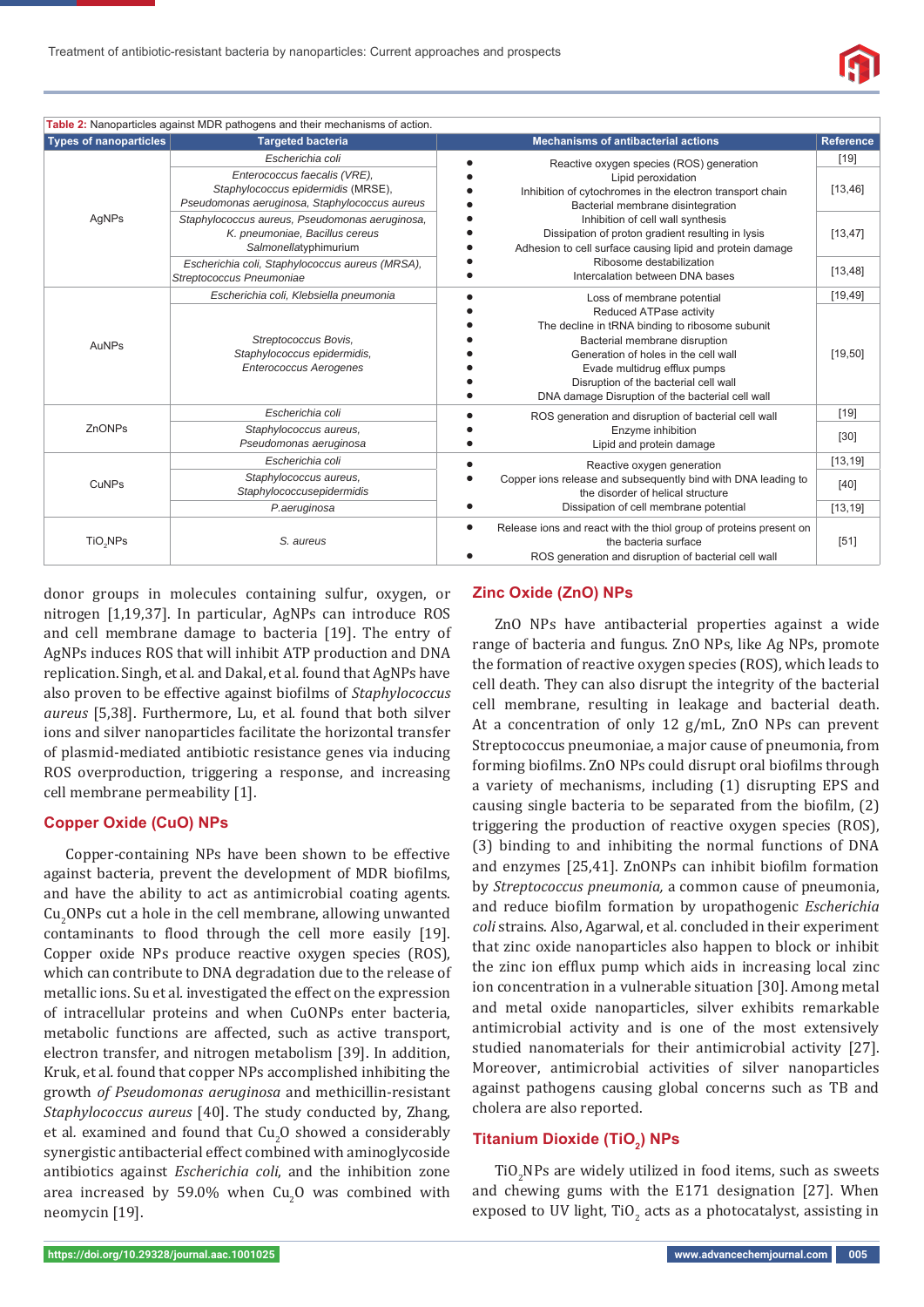

the production of powerful oxidizing agents. They can break down *Listeria monocytogenes* biofilms, prevalent food-borne bacteria that cause health problems during food preparation.  $TiO_2$ NPs, on the other hand, can limit the development of bacteria and minimize the formation of biofilms [25]. Also, TiO2 NPs have antibacterial action against *Enterococcus faecium*, *Klebsiella pneumoniae*, *Pseudomonas aeruginosa*, and *Staphylococcus aureus* among pathogens. This is because  $TiO_2$ NPs may have antibacterial action against bacteria by causing DNA damage following internalization, inhibiting respiration, peroxiding membrane phospholipids, and generating reactive oxygen species (ROS) [27]. Antimicrobial properties of TiO $_{\rm 2}$ NPs are primarily related to the formation of reactive oxygen species (ROS), notably –OH free radicals [42]. The mechanism suggested for TiO<sub>2</sub> NPs is oxidative stress induced by ROS. As a consequence, ROS causes DNA damage at specific sites [33].

## **Gold (Au) NPs**

The antibacterial function of AuNPs is linked to the inhibition of ATPase production, which leads to a decline in cell metabolism, as well as the inhibition of the ribosome binding subunit to tRNA [43]. For this reason, Shamaila, et al*.* hypothesized that AuNPs could disrupt the bacterial respiratory chain by destroying nicotinamide [44]. When the surfaces of Au NPs are altered, their antibacterial activity may be reduced [13]. Through the dissipation of bacterial membrane potential and the increase of adenosine triphosphate (ATP) levels, Au-Pt bimetallic NPs show antibacterial action against multidrugresistant *Escherichia coli* [15].

## **Iron Oxide (FeO) NPs**

Iron oxide (FeONPs) is well-known in the biomedical industry for its biocompatibility and magnetic properties. Reduced iron and FeO NPs have recently been discovered to have antibacterial properties that destroy bacteria cells by disrupting the bacterial membrane and causing oxidative stress within the cell [42]. In connection, Taylor, et al*.* discovered that iron oxide nanoparticles are effective at inactivating *Staphylococcus* and antibiotic-resistant biofilms [45].

## **Synergetic effects of NPs antibiotics**

Antimicrobial pathways that combine NPs and antibiotics have diverse antimicrobial mechanisms to counteract bacteria's antibiotic resistance mechanisms. Similarly, Zhang, et al*.* found that AgNPs conjugated with gentamycin reduce the antibiotic equivalents' minimum inhibitory concentrations against *Escherichia coli* NPs and have shown synergy which can help to reduce global warming [19]. Antimicrobial potency can be recovered using a mixture of NPs and clinically available antibiotics. Combining polymyxin B, ciprofloxacin, ampicillin, vancomycin, or erythromycin with Ag, Au, or ZnONPs may help reverse antimicrobial resistance in MDROs such as antibiotic-resistant *Acinetobacter baumannii*, *Pseudomonas*  *aeruginosa*, and vancomycin-resistant Enterococcus (VRE); and methicillin-resistant *S. aureus* (MRSA) [13].

## **Dose optimization and toxicity nature of nanoparticles**

For medical translation, determining the optimum dosage is critical for clinical goals and minimizing toxicity. The concentrations of nanomaterials that cause cell damage in vitro are currently unrealistically high and impractical to apply to humans, so results from animal experiments may not be specifically applicable to humans [27,52]. While the precise cause of toxic complications is unknown, it has been found that the bigger the NP, the higher the risk of negative health consequences.

Nanoparticle delivery systems improve drug solubility, provide immune evasion by stealth, modulate drug release characteristics, target drug molecules to specific sites, and deliver several drugs at once [53]. Several forms of drug delivery mechanisms have been investigated over the last five decades to encapsulate medications and other biomolecules in general, comprising liposomes, micelles, and dendrimers [54]. Targeted NP-based drug delivery may reduce antibiotic systemic toxicity, decrease drug uptake, increased efflux, and destroy biofilm formation [13]. Chitosan/TiO<sub>2</sub>/Ag nanocomposites showed antibacterial activity by generating ROS, releasing lactate dehydrogenase, and inhibiting bacterial adhesion. *Salmonella* sp. was resistant to chitosan/ Ag nanocomposites [55]. Antibacterial behavior of chitosan doped with Ag+ was observed against *Staphylococcus aureus*  and *Pseudomonas aeruginosa* [56].

# **Conclusion and future perspectives**

For many years, antibiotics have been saving an enormous number of lives from many infectious diseases caused by disease-causing bacteria, and now antibiotic resistance is increasing at an alarming rate and is widely recognized as a global issue that requires urgent attention. The indiscriminate and inappropriate application of antibiotics in different communities and environments is definitely in charge of alarming the health crisis of antibiotic resistance. For this, there are selective pressures, which lead only the fitting genotype to thrive, which results in the emergence of MDR strains by genetic exchange through different mechanisms and emphasizes the need for alternative therapeutic options. Timely, the emergence of resistant and more virulent strains of bacteria has outpaced the development of new antibiotics over the last few years, and of many different strategies to overcome this problem, NPs both as nanoantibiotics and vehicles seem to hold the highest promise. For this, nanotechnology is an urgent need for a novel therapeutic agent and which is getting used increasingly as both antibacterial and veχtor for adequate therapeutic transport of drugs to specific sites of emerging and reemerging MDR pathogens.

Nanoparticles are engineered with unique properties, and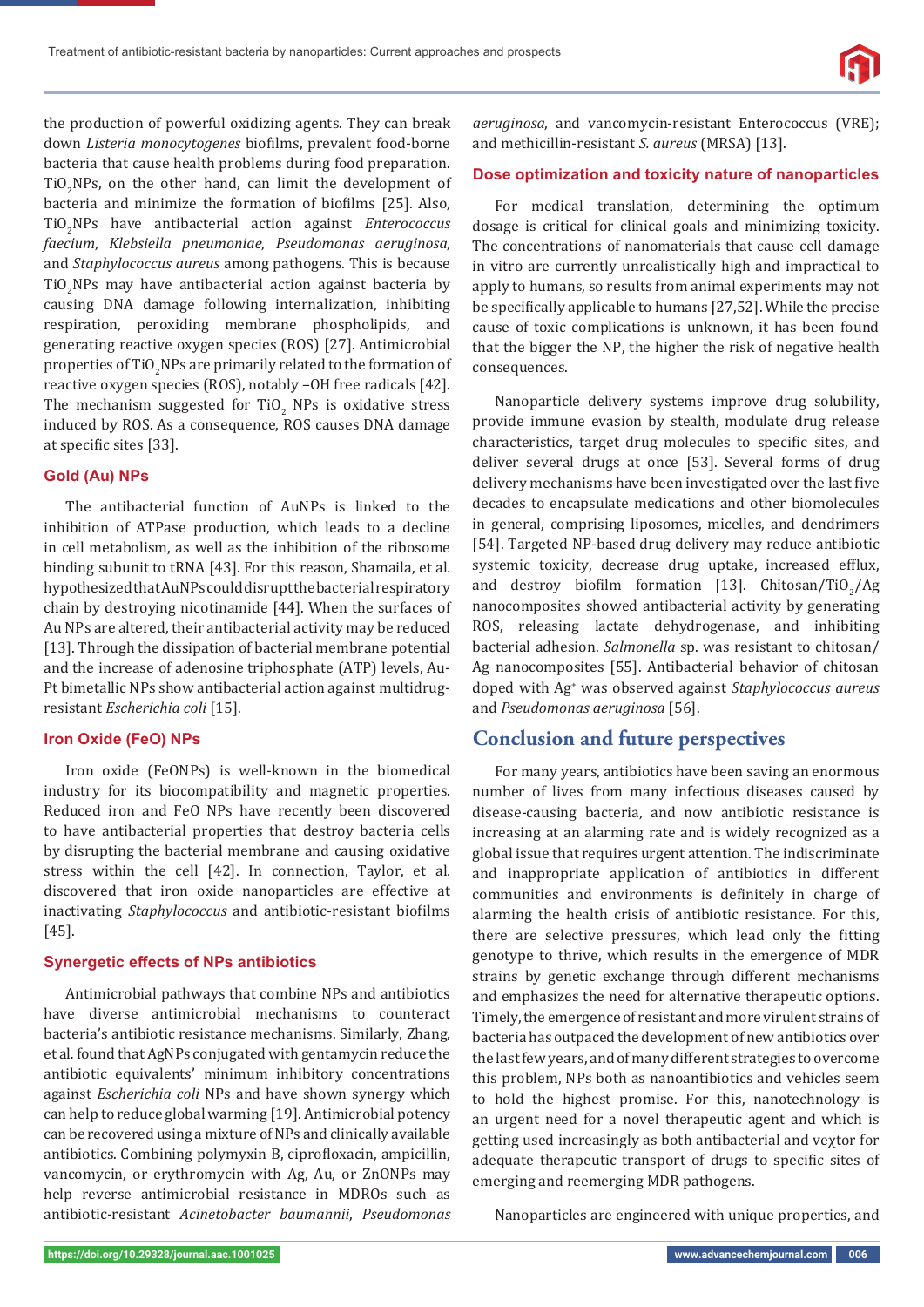

their effect is determined by their small size and large surface area, by which they destroy the membrane and pass through the microbe's body. For this reason, substantial efforts have been made to improve nanoparticle-based techniques with the primary aim of increasing therapeutic effectiveness while reducing the production of drug resistance. These techniques have shown positive results for local antimicrobial treatment by encouraging antibiotic localization to the pathogen and modulating drug-pathogen interactions.

Within a depth review of the literature, it is recognized that studies have explored the treatment of ARB by nanoparticles, but much has yet to be executed, although there is a resistance mechanism that the pathogens are developing. Although there are achievements in the application of NPs for the treatment of antibiotic-resistant pathogens that have been reported, still there are substantial gaps in research are identified including but not limited to that require to be addressed as future perspectives:

There are considerable numbers of signs of progress in the use of metal oxide-based nanoparticles for the treatment of ARB purposes *in vitro that* have also been addressed in this review. But there are little or no data on the clinical applications and toxicity of NPs and this is one area of research in the future that could potentially lead to wider applications of nanomedicine in the treatment of multidrug-resistant bacteria.

Currently, there are a few clinical trials that are implementing drugs loaded in nanocarriers, even though there are a higher number of basic research studies that do not go further than *in vitro* experiments and would be a further area of research.

There could be many opportunities in the shortly soon as nanoantibiotics are becoming more widely and thoroughly researched. Therefore, further investigation is required to set up adequate *in vivo* models, because more physiological barriers and immunological responses are involved in animals upon exposure to nanoparticles, and most are not yet well understood.

Therefore, investing in nanoantibiotics and nano delivery systems developed for multidrug resistance bacterial treatment might be a way forward in the foreseeable future.

## **Author's contributions**

Tigabu Bekele Mekonnen: Conceptualization, Writingoriginal draft, Communication. Getachew Alamnie Achenef: Writing-review and editing, Supervision.

## **Acknowledgments**

The authors are grateful to the College of Natural and Computational Sciences at Mekdela Amba University for their contributions in the process of developing the review, preparing different workshops, and provision of various services.

#### **Declaration of competing interest**

This manuscript entitled "Treatment of Antibiotic-Resistant Bacteria by Nanoparticles: Current Approaches and Prospects" consists of 2 tables and a figure. It has not been published previously; it is not under consideration for publication elsewhere. The manuscript is sent up with the approval of all authors. If accepted, it will not be published elsewhere in the same form, in English, or in any other language, including electronically without the written consent of the copyright holder.

# **References**

- 1. Lu J, Wang Y, Jin M, Yuan Z, Bond P, Guo J. Both silver ions and silver nanoparticles facilitate the horizontal transfer of plasmid-mediated antibiotic resistance genes. Water Res. 2020 Feb 1;169:115229. doi: 10.1016/j.watres.2019.115229. Epub 2019 Oct 25. PMID: 31783256.
- 2. Nguyen BT, Chen QL, He JZ, Hu HW. Microbial regulation of natural antibiotic resistance: Understanding the protist-bacteria interactions for evolution of soil resistome. Sci Total Environ. 2020 Feb 25;705:135882. doi: 10.1016/j.scitotenv.2019.135882. Epub 2019 Dec 2. PMID: 31818598.
- 3. Osman M, Al Mir H, Rafei R, Dabboussi F, Madec JY, Haenni M, Hamze M. Epidemiology of antimicrobial resistance in Lebanese extra-hospital settings: An overview. J Glob Antimicrob Resist. 2019 Jun;17:123-129. doi: 10.1016/j.jgar.2018.11.019. Epub 2018 Dec 12. PMID: 30553113.
- 4. Kabra R, Chauhan N, Kumar A, Ingale P, Singh S. Efflux pumps and antimicrobial resistance: Paradoxical components in systems genomics. Prog Biophys Mol Biol. 2019 Jan;141:15-24. doi: 10.1016/j. pbiomolbio.2018.07.008. Epub 2018 Jul 18. PMID: 30031023; PMCID: PMC7173168.
- 5. Singh R, Smitha MS, Singh SP. The role of nanotechnology in combating multi-drug resistant bacteria. J Nanosci Nanotechnol. 2014 Jul;14(7):4745-56. doi: 10.1166/jnn.2014.9527. PMID: 24757944.
- 6. Möhler JS, Sim W, Blaskovich MAT, Cooper MA, Ziora ZM. Silver bullets: A new lustre on an old antimicrobial agent. Biotechnol Adv. 2018 Sep-Oct;36(5):1391-1411. doi: 10.1016/j.biotechadv.2018.05.004. Epub 2018 May 27. PMID: 29847770.
- 7. Chen H, Chen R, Jing L, Bai X, Teng Y. A metagenomic analysis framework for characterization of antibiotic resistomes in river environment: Application to an urban river in Beijing. Environ Pollut. 2019 Feb;245:398-407. doi: 10.1016/j.envpol.2018.11.024. Epub 2018 Nov 12. PMID: 30453138.
- 8. Dong P, Wang H, Fanga T, Wang Y, Yea Q. Assessment of extracellular antibiotic resistance genes (eARGs) in typical environmental samples and the transforming ability of environmental ARG. Environment International. 2019; 125: 90-96.
- 9. Wang Y, Jin Y, Chen W, Wang J, Chen H, Sun L, Li X, Ji J, Yu Q, Shen L, Wang B. Construction of nanomaterials with targeting phototherapy properties to inhibit resistant bacteria and biofilm infections. Chemical Engineering Journal. 2019. 358: 74-90.
- 10. Huang W, Zhang Q, Li W, Yuan M, Zhou J, Hua L, Chen Y, Ye C, Ma Y. Development of novel nanoantibiotics using an outer membrane vesicle-based drug efflux mechanism. J Control Release. 2020 Jan 10;317:1-22. doi: 10.1016/j.jconrel.2019.11.017. Epub 2019 Nov 15. PMID: 31738965.
- 11. Klein EY, Van Boeckel TP, Martinez EM, Pant S, Gandra S, Levin SA, Goossens H, Laxminarayan R. Global increase and geographic convergence in antibiotic consumption between 2000 and 2015. Proc Natl Acad Sci U S A. 2018 Apr 10;115(15):E3463-E3470. doi: 10.1073/ pnas.1717295115. Epub 2018 Mar 26. PMID: 29581252; PMCID: PMC5899442.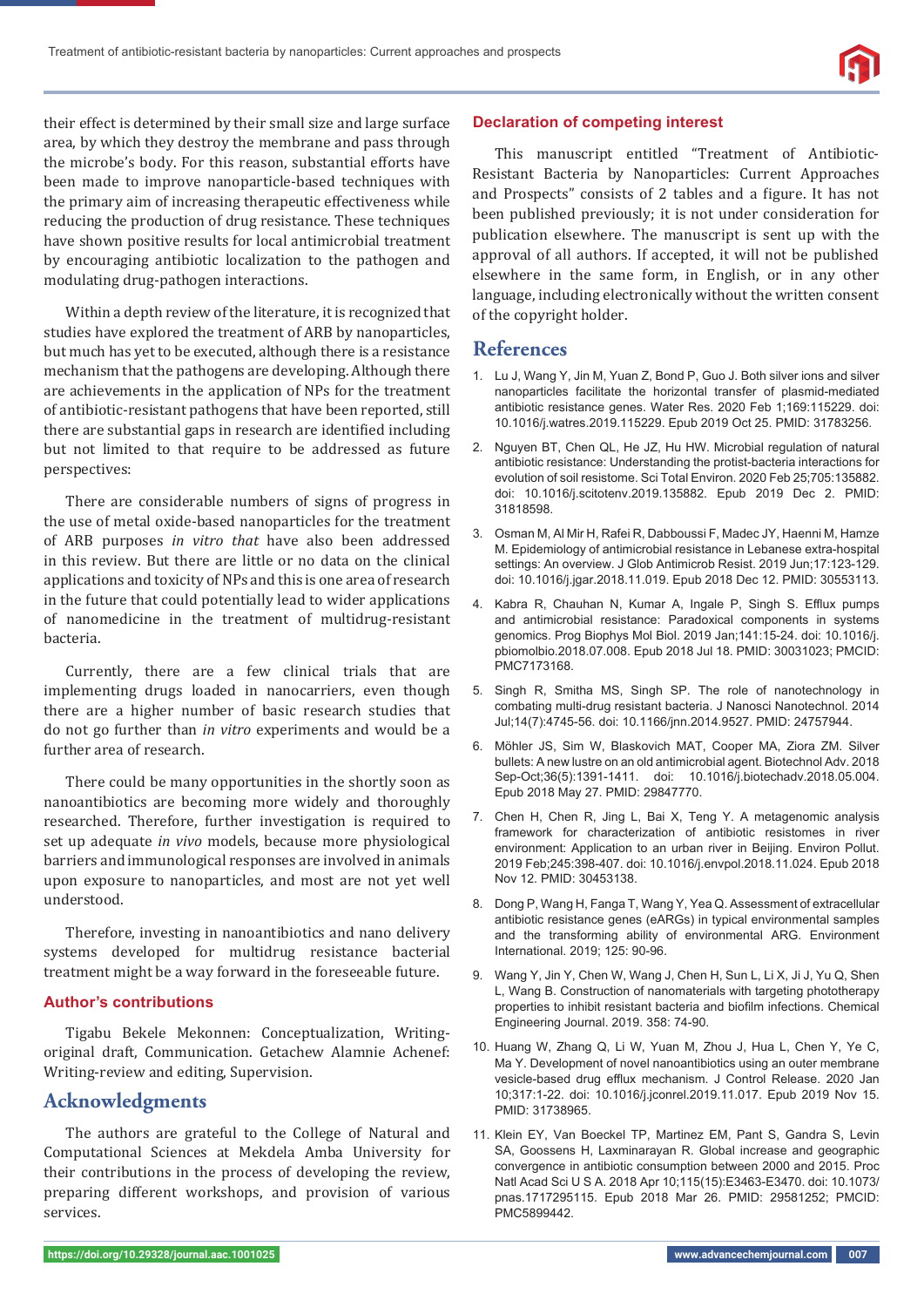

- 12. Peterson E, Kaur P. Antibiotic Resistance Mechanisms in Bacteria: Relationships Between Resistance Determinants of Antibiotic Producers, Environmental Bacteria, and Clinical Pathogens. Front Microbiol. 2018 Nov 30;9:2928. doi: 10.3389/fmicb.2018.02928. PMID: 30555448; PMCID: PMC6283892.
- 13. Hemeg HA. Nanomaterials for alternative antibacterial therapy. Int J Nanomedicine. 2017 Nov 10;12:8211-8225. doi: 10.2147/IJN. S132163. PMID: 29184409; PMCID: PMC5689025.
- 14. Lima R, Del Fiol FS, Balcão VM. Prospects for the Use of New Technologies to Combat Multidrug-Resistant Bacteria. Front Pharmacol. 2019 Jun 21;10:692. doi: 10.3389/fphar.2019.00692. PMID: 31293420; PMCID: PMC6598392.
- 15. Baptista PV, McCusker MP, Carvalho A, Ferreira DA, Mohan NM, Martins M, Fernandes AR. Nano-Strategies to Fight Multidrug Resistant Bacteria-"A Battle of the Titans". Front Microbiol. 2018 Jul 2;9:1441. doi: 10.3389/fmicb.2018.01441. PMID: 30013539; PMCID: PMC6036605.
- 16. Kelly AS, Rodgers MA, O'Brien CS, Donnelly FR, Gilmore FB. Antibiotic delivery strategies to reduce antimicrobial resistance. Trends in Biotechnology. 2019; 1-17.
- 17. Patra JK, Das G, Fraceto LF, Campos EVR, Rodriguez-Torres MDP, Acosta-Torres LS, Diaz-Torres LA, Grillo R, Swamy MK, Sharma S, Habtemariam S, Shin HS. Nano based drug delivery systems: recent developments and future prospects. J Nanobiotechnology. 2018 Sep 19;16(1):71. doi: 10.1186/s12951-018-0392-8. PMID: 30231877; PMCID: PMC6145203.
- 18. Pazda M, Kumirska J, Stepnowski P, Mulkiewicz E. Antibiotic resistance genes identified in wastewater treatment plant systems -A review. Sci Total Environ. 2019 Dec 20;697:134023. doi: 10.1016/j. scitotenv.2019.134023. Epub 2019 Aug 22. PMID: 31479900.
- 19. Zhang Y, Yuan Y, Chen W, Fan J, Lv H, Wu Q. Integrated nanotechnology of synergism-sterilization and removing-residues for neomycin through nano-Cu<sub>2</sub>O. Colloids Surf B Biointerfaces. 2019 Nov 1;183:110371. doi: 10.1016/j.colsurfb.2019.110371. Epub 2019 Jul 30. PMID: 31408783.
- 20. Guo M, Ye J, Gao D, Xu N, Yang J. Agrobacterium-mediated horizontal gene transfer: Mechanism, biotechnological application, potential risk and forestalling strategy. Biotechnol Adv. 2019 Jan-Feb;37(1):259-270. doi: 10.1016/j.biotechadv.2018.12.008. Epub 2018 Dec 21. PMID: 30579929.
- 21. Almakki A, Jumas-Bilak E, Marchandin H, Licznar-Fajardo P. Antibiotic resistance in urban runoff. Sci Total Environ. 2019 Jun 1;667:64-76. doi: 10.1016/j.scitotenv.2019.02.183. Epub 2019 Feb 13. PMID: 30826682.
- 22. Molechan C, Amoako DG, Abia ALK, Somboro AM, Bester LA, Essack SY. Molecular epidemiology of antibiotic-resistant Enterococcus spp. from the farm-to-fork continuum in intensive poultry production in KwaZulu-Natal, South Africa. Sci Total Environ. 2019 Nov 20;692:868- 878. doi: 10.1016/j.scitotenv.2019.07.324. Epub 2019 Jul 21. PMID: 31539992.
- 23. Ogawara H. Penicillin-binding proteins in Actinobacteria. J Antibiot (Tokyo). 2015 Apr;68(4):223-45. doi: 10.1038/ja.2014.148. Epub 2014 Oct 29. PMID: 25351947.
- 24. Verni M, Minisci A, Convertino S, Nionelli L, Rizzello CG. Wasted Bread as Substrate for the Cultivation of Starters for the Food Industry. Front Microbiol. 2020 Feb 28;11:293. doi: 10.3389/fmicb.2020.00293. PMID: 32184770; PMCID: PMC7058793.
- 25. Cao Y, Naseri M, He Y, Xu C, Walsh LJ, Ziora ZM. Non-antibiotic antimicrobial agents to combat biofilm-forming bacteria. J Glob Antimicrob Resist. 2020 Jun;21:445-451. doi: 10.1016/j. jgar.2019.11.012. Epub 2019 Dec 10. PMID: 31830536.
- 26. Reen FJ, Gutiérrez-Barranquero JA, Parages ML, O Gara F. Coumarin: a novel player in microbial quorum sensing and biofilm formation

inhibition. Appl Microbiol Biotechnol. 2018 Mar;102(5):2063-2073. doi: 10.1007/s00253-018-8787-x. Epub 2018 Feb 1. PMID: 29392389; PMCID: PMC5814477.

- 27. Khan F, Pham DTN, Oloketuyi SF, Manivasagan P, Oh J, Kim YM. Chitosan and their derivatives: Anti-biofilm drugs against pathogenic bacteria. Colloids and Surfaces B: Biointerfaces. 2020; 136: 103673.
- 28. Karami P, Khaledi A, Mashoof RY, Yaghoobi MH, Karami M, Dastan D, Alikhani MY. The correlation between biofilm formation capability and antibiotic resistance pattern in Pseudomonas aeruginosa. Gene Reports. 2020; 18: 100561.
- 29. Saxena V, Pandey LM. Bimetallic assembly of Fe(III) doped ZnO as an effective nanoantibiotic and its ROS independent antibacterial mechanism. J Trace Elem Med Biol. 2020 Jan;57:126416. doi: 10.1016/j.jtemb.2019.126416. Epub 2019 Oct 11. PMID: 31629630.
- 30. Agarwal H, Menon S, Kumar SV, Rajeshkumar S. Mechanistic study on antibacterial action of zinc oxide nanoparticles synthesized using green route. Chemico-Biological Interactions. 2018; 286: 60-70.
- 31. Jelinkova P, Mazumdara A, Sura VP, Kociova S, Dolezelikova K, Jimenez AMJ, Koudelkova Z, Mishra PK, Smerkova K, Heger K, Vaculovicova K, Moulicka M, Adama V. Nanoparticle-drug conjugates treating bacterial infections. Review article. Journal of Controlled Release. 2019; 307: 166-185.
- 32. Mahamuni-Badiger PP, Patil PM, Badiger MV, Patel PR, Thorat-Gadgil BS, Pandit A, Bohara RA. Biofilm formation to inhibition: Role of zinc oxide-based nanoparticles. Mater Sci Eng C Mater Biol Appl. 2020 Mar;108:110319. doi: 10.1016/j.msec.2019.110319. Epub 2019 Oct 23. PMID: 31923962.
- 33. Khezerlou A, Alizadeh-Sani M, Azizi-Lalabadi M, Ehsani A. Nanoparticles and their antimicrobial properties against pathogens including bacteria, fungi, parasites and viruses. Microb Pathog. 2018 Oct;123:505-526. doi: 10.1016/j.micpath.2018.08.008. Epub 2018 Aug 7. PMID: 30092260.
- 34. Anuj SA, Gajera HP, Hirpara DG, Golakiya BA. Bactericidal assessment of nano-silver on emerging and re-emerging human pathogens. J Trace Elem Med Biol. 2019 Jan;51:219-225. doi: 10.1016/j.jtemb.2018.04.028. Epub 2018 Apr 24. PMID: 29735327; PMCID: PMC7126441.
- 35. Shaikh S, Nazam N, Rizvi SMD, Ahmad K, Baig MH, Lee EJ, Choi I. Mechanistic Insights into the Antimicrobial Actions of Metallic Nanoparticles and Their Implications for Multidrug Resistance. Int J Mol Sci. 2019 May 18;20(10):2468. doi: 10.3390/ijms20102468. PMID: 31109079; PMCID: PMC6566786.
- 36. Cheng G, Dai M, Ahmed S, Hao H, Wang X, Yuan Z. Antimicrobial Drugs in Fighting against Antimicrobial Resistance. Front Microbiol. 2016 Apr 8;7:470. doi: 10.3389/fmicb.2016.00470. PMID: 27092125; PMCID: PMC4824775.
- 37. Peters RJ, Bouwmeester H, Gottardo S, Amenta V, Arena M, Brandhoff P. Nanomaterials for products and application in agriculture, feed and food. Trends in Food Science and Technology. 2016; 54: 155-164.
- 38. Dakal TC, Kumar A, Majumdar RS, Yadav V. Mechanistic Basis of Antimicrobial Actions of Silver Nanoparticles. Front Microbiol. 2016 Nov 16;7:1831. doi: 10.3389/fmicb.2016.01831. PMID: 27899918; PMCID: PMC5110546.
- 39. Su Y, Zheng X, Chen Y, Li M, Liu K. Alteration of intracellular protein expressions as a key mechanism of the deterioration of bacterial denitrification caused by copper oxide nanoparticles. Sci Rep. 2015 Oct 28;5:15824. doi: 10.1038/srep15824. PMID: 26508362; PMCID: PMC4623765.
- 40. Kruk T, Szczepanowicz K, Stefańska J, Socha RP, Warszyński P. Synthesis and antimicrobial activity of monodisperse copper nanoparticles. Colloids Surf B Biointerfaces. 2015 Apr 1;128:17-22. doi: 10.1016/j.colsurfb.2015.02.009. Epub 2015 Feb 14. PMID: 25723345.
- 41. Sarwar S, Chakraborti S, Bera S, Sheikh IA, Hoque KM, Chakrabarti P.